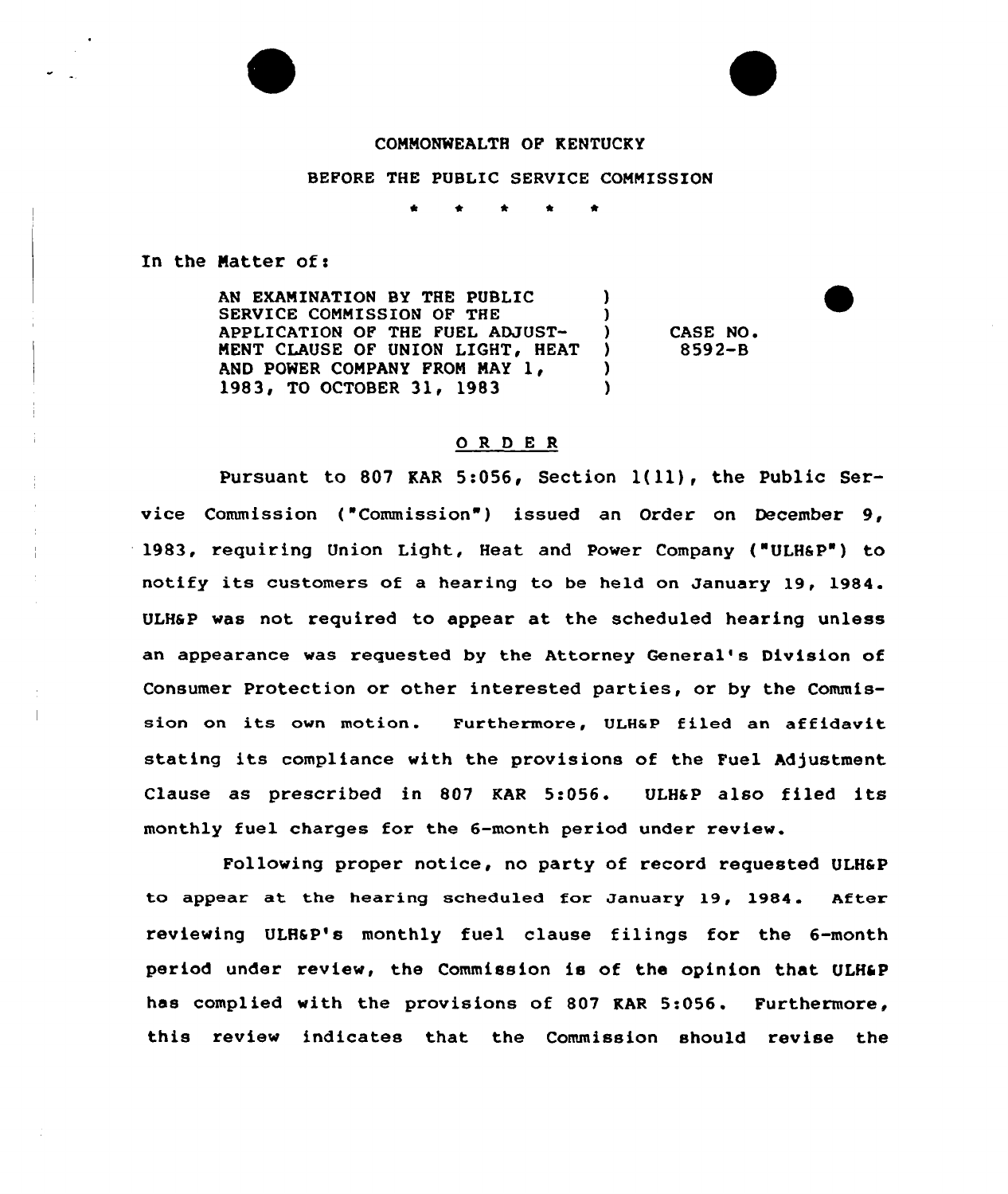

monthly fuel adjustment clause filing form to obtain the information necessary to properly monitor ULHaP's calculation of the fuel adjustment clause .

IT IS THEREFORE ORDERED that the charges collected by ULHaP through the fuel adjustment clause for the period Nay 1, 1983, through October 31, 1983, be and they hereby are approved.

IT IS FURTHER ORDERED that the revised monthly fuel clause form in Appendix A shall be used by ULH&P for all filings made after the date of this Order pursuant to 807 KAR 5:056 to recover or refund fuel charges or credits billed or refunded by its wholesale supplier.

Done at Frankfort, Kentucky, this 16th day of Narch, 1984. PUBLIC SERVICE COMMISSION

 $\overline{v}$ ice Chairman

Commissione

ATTEST:

**Secretary**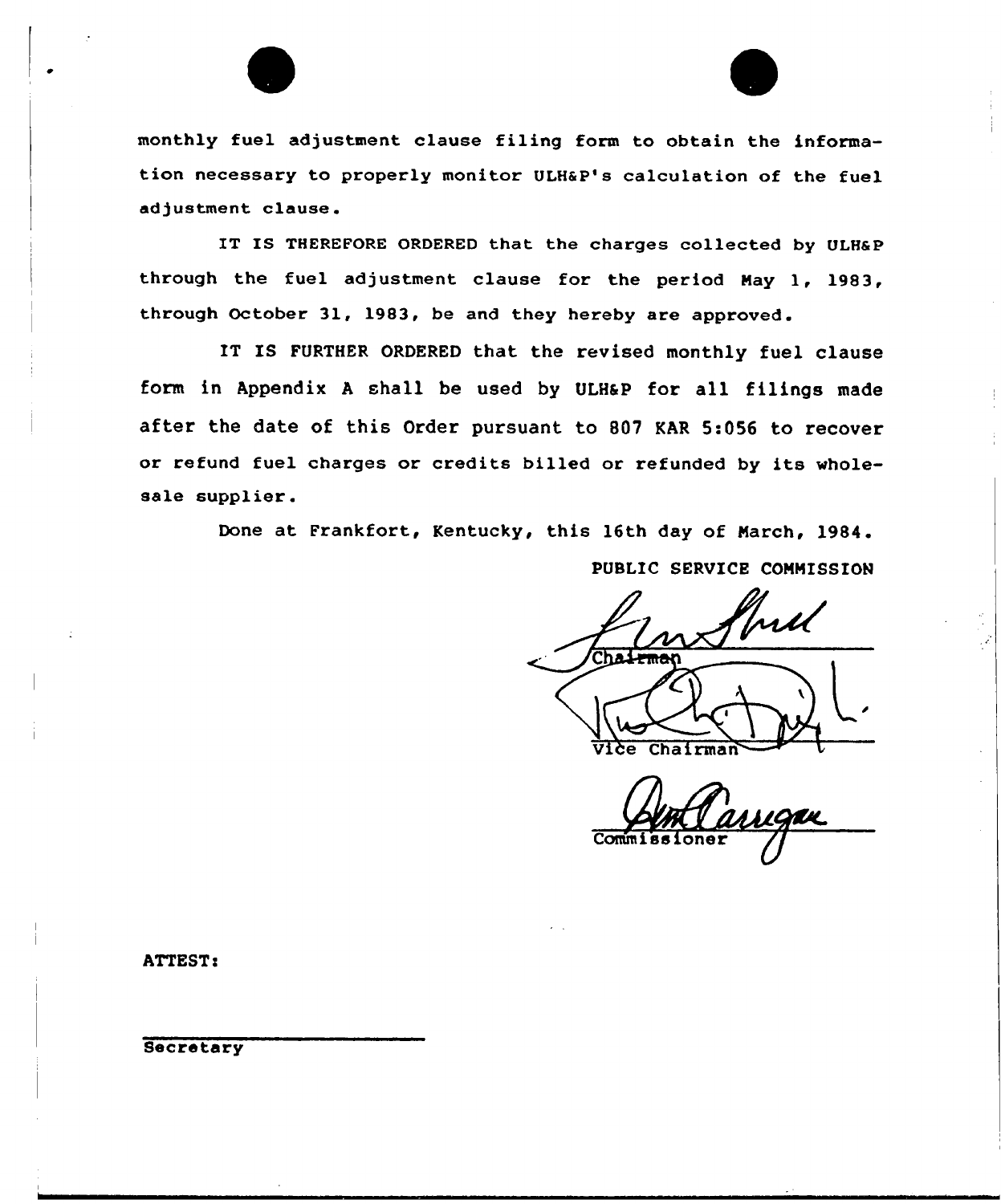| Address:<br>relephone: | tsaued by:<br>Title: | Line 27 reflects a<br>Fuel Mjustment Charge (Credit)<br>$\mathbf{5}$<br>o<br>A<br>saued on:<br>æ,<br>per KWH to be | $\overline{5}$<br>Total Over or (Under)<br>Recovery (L14 less L15)<br>328.<br><b>PAC-</b>                                             | ដុ<br><b>Puel</b> Charge<br>el Charge (Credit) Used to<br>Compute L12 (for month used<br>to derive L14) | adjustments)<br>from L12 (net of billing<br>ن ن                        | ۳,<br>سا<br>پ<br>Not KWH Billed at the<br><b>FAC Revenue</b><br>L12<br>Corumal Resulting<br>Rate on<br>٦<br>္ | Over or (Under) Recovery-<br><b>12.</b><br>Last FAC Rate Billed Consumers<br>Honth<br><u>្ណុះ</u><br>$\mathbf{z}$ | ့<br>့ဗ                                                           | ន<br>•<br>$\overline{H}$<br>$\ddot{\cdot}$ | <u>ri</u><br>Line<br>Loss for Month on L10<br>$\widehat{\mathbf{e}}$<br>33.2 | ō.<br>1357<br>1987<br>Nonth Used to Compute<br>6 | $rac{1}{\sqrt{100}}$<br><b>SSOT</b><br>12 Months Actual (8)<br>20. | (L) less L7)<br>$\boldsymbol{\Omega}$ | $\cdot^{\infty}$<br>Line Loss &<br>Unaccounted for<br>ë<br>ŗ | ب,<br><b>Lead</b><br>$\ddot{5}$<br>Sales<br>$\widehat{\vec{a}}$<br>$113 + 14$<br>19. | $+ 77$<br>E)<br>့ဗ<br><u>ှ</u> | $\tilde{\mathbf{c}}$<br>cther:<br>Current<br>Honth Sales -<br>$\frac{3}{2}$<br>ŗ, | $\ddot{a}$ is<br><b>Intersystem Sales</b><br>18. | ۑ<br>asn Aueduco<br>ၞ<br>့ဗ                                          | ့ပ<br>$\mathbf{r}$<br><b>Leaor</b><br>sales (Ultimate<br>Purchases<br>Custamer)<br>ŗ, | Disposition of Brery<br>(BM)<br>- Month of:<br>55.                               | <b>COMPANY:</b><br><b>POWER SUPPLIER:</b> |             |
|------------------------|----------------------|--------------------------------------------------------------------------------------------------------------------|---------------------------------------------------------------------------------------------------------------------------------------|---------------------------------------------------------------------------------------------------------|------------------------------------------------------------------------|---------------------------------------------------------------------------------------------------------------|-------------------------------------------------------------------------------------------------------------------|-------------------------------------------------------------------|--------------------------------------------|------------------------------------------------------------------------------|--------------------------------------------------|--------------------------------------------------------------------|---------------------------------------|--------------------------------------------------------------|--------------------------------------------------------------------------------------|--------------------------------|-----------------------------------------------------------------------------------|--------------------------------------------------|----------------------------------------------------------------------|---------------------------------------------------------------------------------------|----------------------------------------------------------------------------------|-------------------------------------------|-------------|
|                        |                      | applied to bills rendered on and after<br>٠<br>$\overline{5}$                                                      | Current<br>$F(m) \div S(m)$<br>$\boldsymbol{\kappa}$<br>Base<br><b>Ref</b><br>Ž<br>$\div$ ObZT)<br>Peirod Puel Cost<br>$\overline{a}$ | (D-8-Y 6-7)                                                                                             | Recoverable Fuel Cost - F(m)<br>Unrecoverable - Schedule 1<br>Kecovery | Total FAC Charges (From L17C)<br>Inter system sales Fuel Cost                                                 | Calculation of FAC Billed Consumers<br>Current Month<br>Fuel Cost [F(m)]:                                         | Current Base Fuel Cost per FERC<br>FAC Rate per KWH (L23A - L23B) | Fuel cost per KWH<br>$(127 - 21)$          | Supplier's<br><b>Denand</b><br>(M)<br>EAC:                                   | <b>AGJ</b> aug<br>(HWX)                          | Tower Lead<br>(3617)<br>$\cos$ ts (Ll7C + Ll8C +                   | Teren<br>Denand Charges               | ရွှ<br>န<br>ocher:<br>$\overline{\mathbf{u}}$                | Denand Charge                                                                        | Total Bretgy Charges<br>ocher: | က္က<br>န<br>$\overline{\mathbf{u}}$                                               | Brengy Charge                                    | Total Frel Osts (LI'A + LI'B)<br><b>Billed</b><br>by other suppliers | <b>Billed</b><br>by CG & E                                                            | Purchased Power -<br>17. Fuel Adjustment Charge<br>(Credit):<br><b>Honth of:</b> |                                           | Page 1 of 2 |

 $\mathcal{L}_{\mathcal{A}}$  , and the set of the set of the set of the set of  $\mathcal{A}$ 

 $\frac{1}{4}$